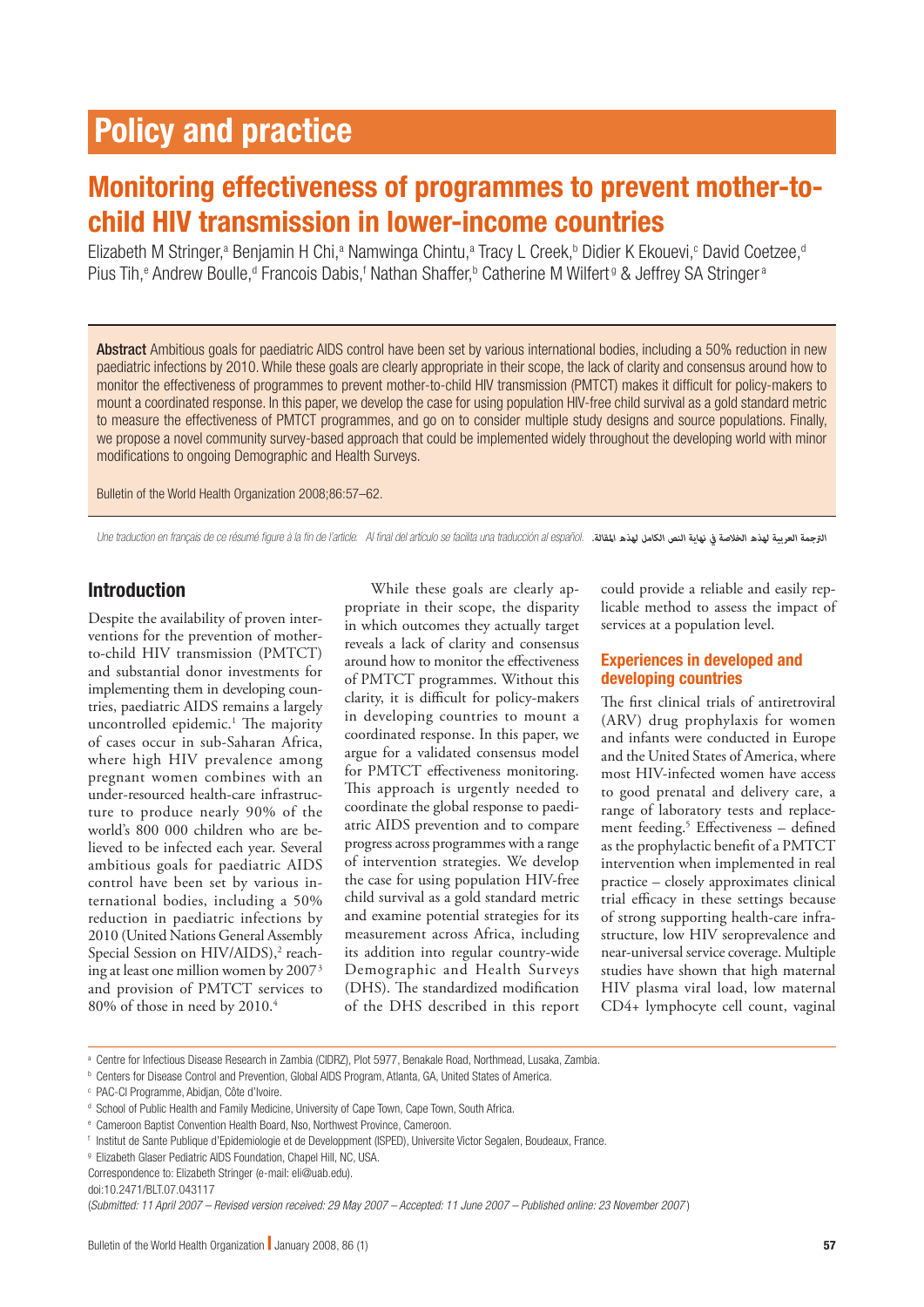birth and breastfeeding are the most important risk factors for perinatal HIV transmission.6,7 Paediatric AIDS has been all but eradicated in Europe and the USA by ensuring high service coverage and by systematically targeting each risk factor.<sup>8,9</sup>

The situation in most developing countries differs dramatically.10 Although the risk factors for transmission remain the same, there are far fewer options for most women: few have access to completely suppressive ARV regimens, elective Caesarean or safe alternatives to breastfeeding, and even basic antenatal service access is far from universal. Because of this, most studies in developing countries have focused on simpler and more cost-effective regimens that can be deployed widely. The myriad of PMTCT trials that have been conducted in developing-world settings have been reviewed in detail elsewhere.<sup>11</sup> What is important to note is that, with the results of the first short-course zidovudine (ZDV) trials conducted in Côte d'Ivoire<sup>12,13</sup> and Thailand,<sup>14</sup> as well as the HIV Network for Prevention Trials (HIVNET 012) single-dose nevirapine trial in Uganda,<sup>15</sup> it has been shown that simple, short-course ARV regimens work, and that more suppressive regimens for longer periods of time work better. In addition, breastfeeding remains an important route of transmission; however, benefits of replacement feeding in Africa are becoming less clear due to competing co-morbidities.<sup>16,17</sup>

Thus, while there is abundant information about the efficacy of interventions to reduce perinatal transmission (these data come from intensely monitored clinical trials), our current understanding of their effectiveness (i.e. field performance) is lacking. Currently few high-prevalence countries have ongoing universal, country-level monitoring of PMTCT. We believe that closing this public health knowledge gap is critical to global success in the fight against paediatric AIDS, and can only be achieved through the development of international consensus around PMTCT effectiveness monitoring. Although various bodies have issued guidelines, there is very little agreement upon the appropriate outcomes to measure, the best source populations in which to measure those outcomes, or the appropriate methodology for measurement. Once a consensus methodology is agreed upon, it is important to provide tools that can monitor programmes and be used to implement specific interventions.

#### Previous evaluations of programme impact

A commonly used surrogate marker for programme effectiveness is programme coverage, i.e. the proportion of HIV infected/exposed mother/infant pairs in a population that receive a PMTCT intervention.18 This measure assumes that the benefits of a PMTCT intervention (established from clinical efficacy trials) will accrue to a population of mothers and infants who access the intervention appropriately. Coverage is defined as the product of a critical pathway of events that must be in place for the prophylaxis to be delivered. This critical pathway – which we and others have called the PMTCT cascade<sup>19-22</sup> - can be constructed from process indicators that are collected routinely with varying success by PMTCT programmes and health-care facilities (Fig. 1).

Attrition along each step of the cascade can be significant. For example, the acceptability of HIV testing strategies varies greatly in many high-HIVprevalence settings, with significant proportions declining HIV testing or failing to return to collect test results.<sup>22-24</sup> Even after a woman is diagnosed with HIV, there is no guarantee that she will agree to ARV drug prophylaxis. Studies in Burkina Faso, Côte d'Ivoire and Kenya have found that up to 40–60% of HIV-infected women decline shortcourse ZDV prophylaxis in pregnancy once diagnosed, $^{21,25}$  although this experience is not universal.22 Reasons for non-acceptance of testing or interventions certainly vary among these settings, but may be tied to poor understanding, patient denial and fear of stigma.<sup>26</sup>

In Lusaka, Zambia, we estimated city-wide effectiveness of our PMTCT programme using an anonymous cord blood surveillance for HIV antibodies and detectable nevirapine (NVP) drug levels.18 This study, which recreated the PMTCT cascade for 10 194 women delivering over a period of three months across all of Lusaka's 10 public-sector facilities, demonstrated three critical areas of programme effectiveness that are not measured by most process indicator-derived PMTCT cascades: (1) women refusing testing were more likely

to be HIV-infected than those accepting testing, (2) laboratory result errors and seroconversions caused a proportion of women (6%) who should have received prophylaxis not to receive it, and (3) one-third of women who were given a NVP tablet for self-administration at labour onset did not actually swallow the pill. This surveillance study demonstrated that despite a seemingly robust PMTCT programme in Lusaka, only a minority of HIV-infected women and HIV-exposed infants (30%) were receiving even minimum prophylaxis<sup>19</sup> and that field effectiveness was likely to be much lower than estimated from standard process indicators.

Other methods for estimating PMTCT programme effectiveness have been used. Coetzee et al.<sup>27</sup> used a facility-based case finding approach to identify infants born to women accessing PMTCT services in Khayelitsha, South Africa. Infants were located and tested for HIV using polymerase chain reaction (PCR) for early diagnosis, with a documented transmission rate of 8.8% at six weeks of age. This evaluation directly measured shortterm PMTCT effectiveness but was limited by incomplete tracing of cases. Even in this intensive monitoring exercise aimed at following-up recently delivered infants, nearly 20% (149 of 684 mother–infant pairs) could not be located.

Other groups have used a prospective cohort approach to estimate PMTCT effectiveness in Africa. In Cameroon, Ayouba et al.<sup>28</sup> followed infants in a NVP-based PMTCT programme and tested exposed infants for HIV infection at 6–8 weeks and then again at 5–6 months. The transmission rate was 13/123 (10%) at six weeks and 16/123 (13%) at 5–6 months. In rural Kenya, Songok used two-year HIV-free survival as the effectiveness outcome of a ZDV-based PMTCT programme<sup>25</sup> and found that HIV-exposed infants whose mothers took short-course ZDV had a significantly higher 24-month HIVfree survival (59%) than those whose mothers did not take the PMTCT regimen (30%; *P*< 0.001). Unfortunately, follow-up losses were significant in both of these programmatic settings, introducing biases that cannot be quantified. For example, in Cameroon, nearly one-quarter of HIV-infected antenatal attendees were lost between HIV testing and time of delivery; in Kenya, 30%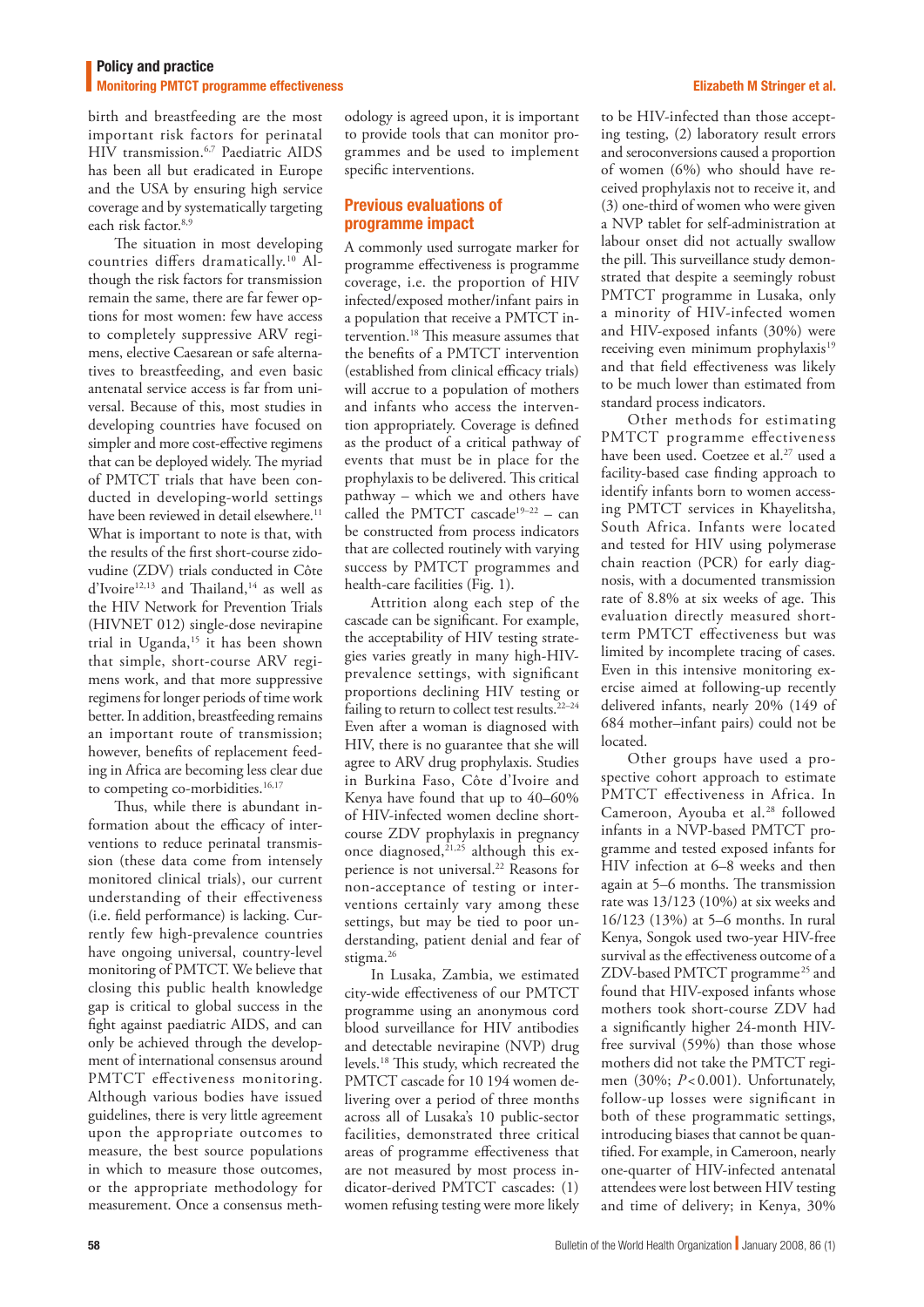#### Fig. 1. Series of events required for a pregnant woman to successfully receive full ARV prophylaxis<sup>a</sup>



ARV, antiretroviral.

a Errors in coverage estimates can occur in box C if women accepting testing are more or less likely to be HIV-infected than those refusing, and in box F, which is difficult to measure reliably without approaches such as cord blood surveillance.<sup>19</sup> The contribution of box G is generally not well documented.

of live infants in the cohort were not available for HIV testing during the two-year follow-up period. Prospective approaches, although ideal, are not practical for routine monitoring in most developing countries given their expense and complexity.

### Outcome measures

One critical question that must be answered to develop a consensus approach for effectiveness monitoring is "what is the appropriate outcome indicator?" The reports outlined above have used a variety of indicators, including: (1) PMTCT intervention coverage (which serves as a surrogate for infant infections prevented), (2) infant infections prevented, (3) infant deaths prevented, and (4) HIV-free survival. We propose that this latter metric, HIV-free survival, is the ideal measure for most resourcepoor settings, because it captures not only the essential purpose of the programme (i.e. HIV infections at birth and through breastfeeding, as well as deaths prevented) but also incorporates survival benefits that may accrue to HIVexposed children who do not become infected themselves. Many PMTCT programmes aim to improve general antenatal and obstetrical care (e.g. improved syphilis screening, intermittent presumptive treatment of malaria). Thus, a metric that captures benefit to all children, irrespective of their exposure or infection status, is essential.

#### Source populations

Another critical consideration is the source population from which the effectiveness measure is derived. Facilitybased source populations have the clear advantage of convenience. Since PMTCT services are typically situated in antenatal/maternity clinics (even those that provide services in the field

through traditional birth attendants use clinics as their base of operation), facilities provide the best opportunity to access patients for evaluation and the best chance of linking particular mother– infant pairs to their medical records. In a facility-based model, it is relatively easy to recreate the PMTCT cascade for individual mother–infant pairs from programme indicators, although this is subject to the reliability caveats outlined previously. Furthermore, a health-care facility offers advantages for specimen acquisition, since clinic staff members are technically skilled at blood draws and patients are accustomed to providing specimens at the clinic. The major drawback to a purely facility-based approach is representativeness. No information can be gathered on those members of the population who do not receive antenatal, obstetric or paediatric care under the current service delivery method, and only limited information is available for those who drop out. Thus, any sample from a facility is likely to be biased towards the generally better outcomes of those who receive at least antenatal or delivery services and who attend infant follow-up visits.

An alternative source population could be community-based. The advantage of community-based populations would be that the overall effect of a PMTCT programme could be measured in a more representative sample. Outcomes of those dropping out of PMTCT services at various steps would be included, and indirect benefits of the programme on family members other than the index mother–infant pair could potentially be measured. As an example, if the presence of a PMTCT programme affected general population rates of HIV testing and care, improved partner testing rates, and/or access to care and treatment, this could be measured in a population sample. The primary disadvantages of a community-based sample are expense and the need for larger sample sizes to gain precision in outcome measures such as HIV-free survival.

### Design approaches

Prospective approaches are commonly used in research settings to determine the efficacy of PMTCT interventions and are suited to directly measure transmission rates and HIV-free survival in a well-defined group of patients. In either a cohort or case-control design, a comparison between PMTCT-exposed and -unexposed infants can be made, yielding a risk or odds ratio for HIV-free survival between the groups. However, this approach has major drawbacks. First, in many settings it would be prohibitively complex to enrol and follow large groups of mother–infant pairs for periods long enough to gain meaningful HIV-free survival estimates. Second, when applied to real-world effectiveness evaluations, prospective approaches suffer from an intractable problem with the Hawthorne effect.<sup>29</sup> Since investigators would be ethically bound to provide cohort participants with best possible care (e.g. co-trimoxazole prophylaxis, referral of mother and infants for HIV care and treatment, reinforcement of clinical follow up), members of the cohort would thus become poorly representative of the population as a whole. Although this bias could be mitigated by less frequent follow-up, our experience is that fewer follow-up visits ultimately lead to a greater number of follow-up losses. These issues, combined with the technical difficulties of cohort follow up and its expense, make cohort approaches less attractive for assessing programme effectiveness.

Survey approaches that gather cross-sectional or retrospective data, with or without specimen acquisition, can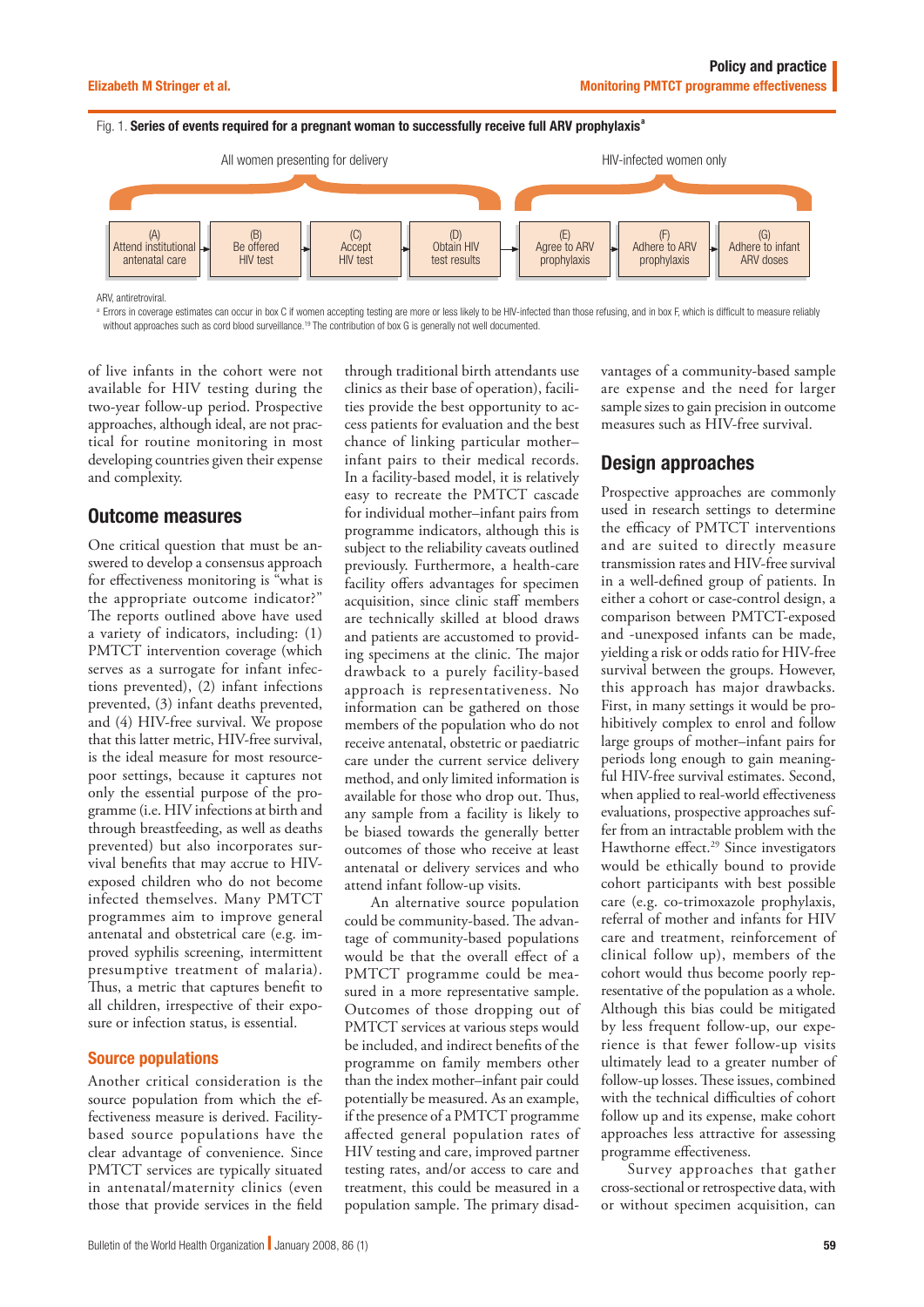also be used to determine PMTCT effectiveness.19,30 Advantages include their relative simplicity, shorter study periods and suitability to collect populationbased outcomes. Another advantage of a survey approach is that retrospective information gathering could potentially detect trends over time if the number and general cause of deaths of all children under, say, five years of age, could be ascertained. If there are changes in PMTCT coverage, uptake, drug regimens or overall programme performance over time, or if implemented in areas where PMTCT services have only recently been established, the survey could compare outcomes in agestratified groups of children and thus provide information for specific age cohorts and on outcomes as PMTCT programmes are introduced and evolve. One potential disadvantage of a survey approach would be recall bias.

#### A proposed model

At present there is no consensus gold standard to assess population effectiveness of PMTCT programmes. We believe that the development and implementation of such a model is an urgent public health issue. Most countries conduct periodic national surveys to monitor key health indicators. In Zambia and in over 30 other African countries, DHS provide these important population-level data.31 Developed with wide national consensus and funded by a variety of donor partners, the DHS measures, among other things, infant and child survival, maternal mortality, HIV seroprevalence, community knowledge about HIV/AIDS and various health service utilization indicators. Data from DHS have proven reliable for longitudinal research, with enough precision to measure differences in mortality over time.<sup>32</sup>

We propose that two relatively minor modifications of the DHS would allow nearly Africa-wide estimation of HIV-free child survival, and thus effectiveness of current PMTCT programmes. First, more detailed questions regarding maternal HIV history, PMTCT programme enrolment and interventions received, infant feeding practices and household child mortality are needed. Second, in sampled households, we advocate the addition of a "heel stick" for dried blood spot collection among all children less than two years of age. This specimen can be used to approximate the child's HIV

exposure and HIV infection status. To determine the proportion of children with HIV exposure, the sample is tested for HIV antibodies. For children less than 18 months and/or who are still breastfeeding, the presence of HIV antibodies indicates HIV exposure, but not necessarily infection; for children more than 18 months, their presence indicates HIV infection. Specimens of those children who are 18 months or less or still breastfeeding with positive HIV antibody tests then undergo HIV DNA PCR testing to determine infection status. One limitation of this methodology is that maternal antibodies are gradually disappearing until 18 months, and an HIV-exposed child could potentially be misclassified as non-exposed. However, if the mother were present for the survey this would not be an issue.

Through these relatively minor additions to the DHS, we believe that a reasonable and reliable measure of twoyear HIV-free survival can be calculated as a simple proportion. The denominator consists of the number of children born within the past two years, estimated through the survey component of DHS. The numerator is based on the same figure, minus the number of children found to be HIV-infected [determined via HIV antibody and deoxyribonucleic acid (DNA) PCR testing] and the number of children reported to have died (derived via survey methodology). In an ideal setting, this statistic would approximate 1.0 (or 100%). In reality, however, there are many competing HIV-related and non-related factors that make perfect survival impossible on a population basis.

Although we believe HIV-free survival to be the gold standard for assessing PMTCT effectiveness, additional modifications to the DHS could provide other important population-level indicators of programme success. The addition of a "verbal autopsy" interview for recent child deaths, for example, could help approximate HIV-attributable infant mortality. In numerous African settings, verbal autopsy has been used to evaluate infant death with reliability when regular autopsy is unavailable. $33,34$ In households with a recent delivery, the collection of anonymous maternal venous specimens could lead to the estimates of HIV prevalence (proportion with HIV antibodies), maternal disease burden (distribution of CD4 cell

counts or HIV viral load), antiretroviral therapy coverage (proportion with detectable drug concentrations among women with CD4 cell counts below  $200$  cells/ $\mu$ L) or postpartum HIV seroconversion (proportion with incident HIV infections detected through detuned assays).<sup>5</sup>

## **Conclusion**

Given the significant health investments that have been made to eradicate paediatric HIV worldwide, the development of a consensus model to evaluate PMTCT effectiveness is long overdue and urgently needed. Unlike many currently used metrics, the outcome of HIV-free survival considers the direct and indirect benefits of PMTCT-bolstered health-care services for both antenatal women and their newborn children. The modification of the DHS described here could provide a reliable and easily replicable method. This approach would also have the added advantage of including women in the community who fail to access institutional obstetric care and are thus typically excluded from most PMTCT effectiveness assessments.

In mid-2007, we launched the PEARL (PMTCT Effectiveness in Africa: Research and Linkages to Care and Treatment) study, a consortium project funded by the US Centers for Disease Control and Prevention and the Elizabeth Glaser Paediatric AIDS Foundation. This study will seek to determine the impact of PMTCT services in Cameroon, Côte d'Ivoire, South Africa and Zambia. PEARL will be the first to utilize this novel communitybased methodology to evaluate the effectiveness of PMTCT services in a variety of settings. By performing a standardized evaluation across 24 communities, we hope to better understand how PMTCT services relate to long-term infant survival and hope to contribute to the continued evaluation and improvement of PMTCT services worldwide. ■

#### Acknowledgements

The authors thank Harmony Fusco, Chuck Cowan, Annabelle DeGroot, Marie-Louise Newell, Marc Bulterys, Tom Welty, Allison Spensely, Latasha Treger, Christophe Grundmann, Goedele Louwagie and Elliott Marseille for their assistance.

Competing interests: None declared.